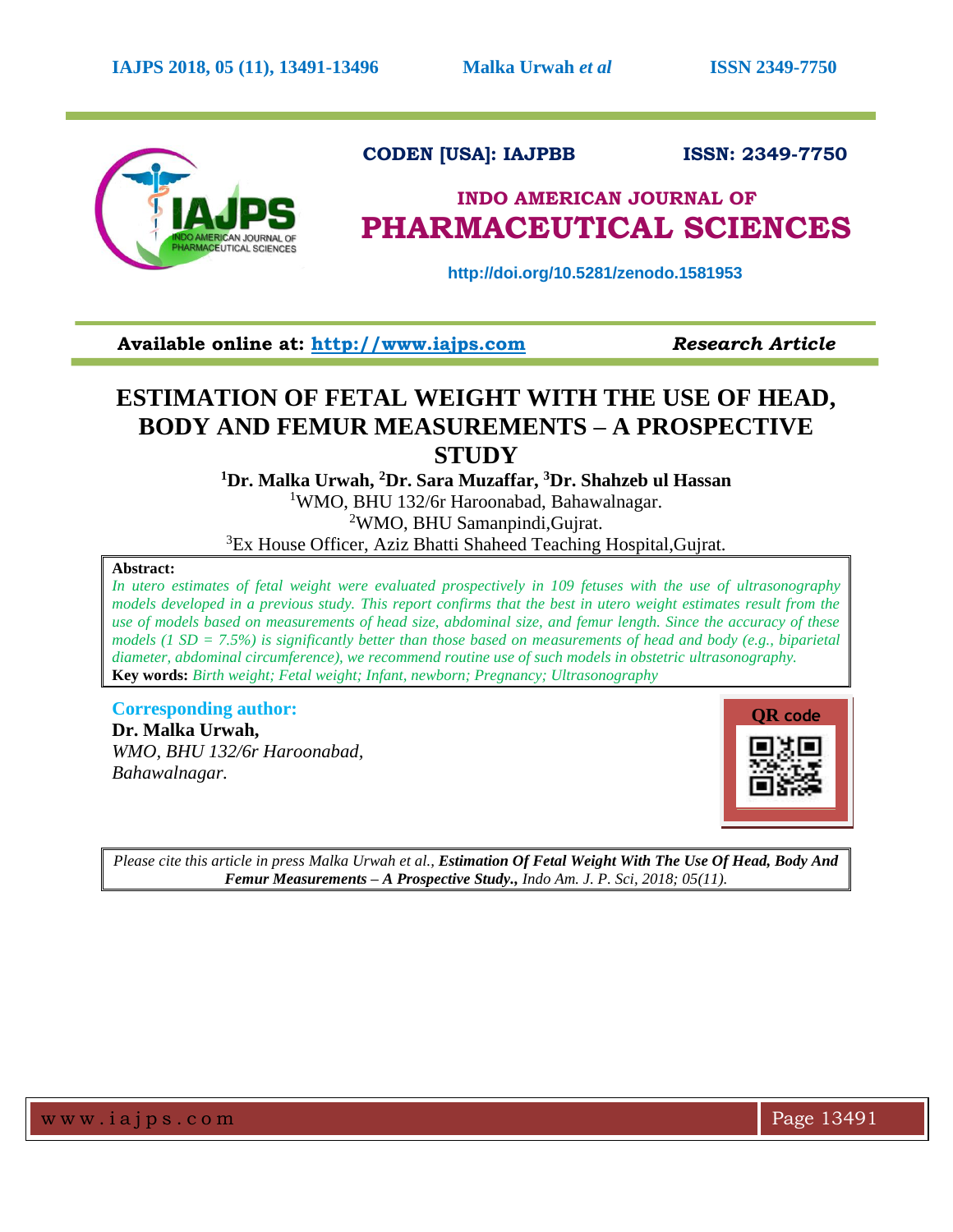### **1.0 INTRODUCTION:**

The birth weight is the key factor for the outcome of in utero growth of the foetuses. It has been well recognised that foetuses at the extremes of the normal birth weight range are associated with increases in perinatal morbidity, mortality, and adverse developmental outcomes (Aksoy et al., 2015).

In addition, macrosomic infants have a Six-fold increase of marked birth trauma. The antenatal foetal weight measurement is of tremendous importance because it can give us useful information for the foetal growth assessment. This information could help us decide the time of delivery, the need for specific obstetrical intervention, and whether it is necessary for the delivery to be at a centre equipped with intensive neonatal care support (Barel et al., 2013).

The purpose of the current study was to evaluate the method of estimating fetal weight prospectively in a new fetal population.

### **2.0 MATERIAL AND METHOD:**

The study population consisted of 109 predominately middle class Caucasian patients examined by physicians by means of commercially available linear array real-time systems. The majority of patients were examined within 3 days of delivery, and all patients were examined within at least 1 week of delivery (Barel et al., 2013).

The study population was unselected and included preterm, term, and postterm fetuses as well as fetuses that were growth retarded or macrosomic. The imaging and measurement techniques used have been previously described in detail. The fetal weight was estimated in this population by means of models from our previous study. These estimates were compared with weight estimates with the use of the model of Shepherd et al. which is based on measurements of biparietal diameter and abdominal circumference. The errors in predicting fetal weight were expressed as a percentage of actual birth weight by means of the following method:

Error (%) =predicted weight - actual weight/actual weight X 100

The t test was used to determine if the mean errors were different from zero, and the F test was used to determine if there were significant differences in the standard deviations of the mean errors (Fawzy and Kamal, 2010).

#### **3.0 RESULTS**

The accuracy of our original models,' as well as the model of Shephard et al., 2 are summarized in Table I. As noted in our previous study, the combination of abdominal circumference and femur length and all combinations of three or more parameters resulted in significantly ( $p = 0.05$ ) better weight estimates than those using measurements of head and abdomen (e.g., biparietal diameter and abdominal circumference, head circumference and abdominal circumference). The largest random errors (the standard deviation is an index of random errors) resulted from use of the model of Shephard et aU; the size of the error  $(1 S D = 10.1\%)$  is identical to the standard deviation of the regression originally reported by Warsof and associates3• 4 with use of the biparietal diameter and abdominal circumference (Barel et al., 2013).

The standard deviation for our head circumference and abdominal circumference model is slightly higher (9.8% versus 9.1%) than previously reported. 1 The standard deviation for our abdominal circumference and femur length model is slightly lower (7.7% versus 8.2%) than previously reported. These differences, and the minor differences in standard deviations for biparietal diameter, abdominal circumference and femur length (7.3% versus 7.7%), head circumference, abdominal circumference, and femur length (7.4% versus 7.6%), and biparietal diameter, head circumference, abdominal circumference, and femur length (7.3% versus 7.5%), are not statistically significant ( $p =$ 0.05 (Fawzy and Kamal, 2010)).

Of some concern is the finding of small systematic errors (in this context the mean deviation is an index of systematic error) for several of the models (Table 1). The largest systematic error was 2.3% for the head circumference, abdominal circumference, and femur length model. The reason for this systematic error is not readily apparent; it may be related to the fact that many of the examinations in this study were performed by physicians with less experience than those in the previous study.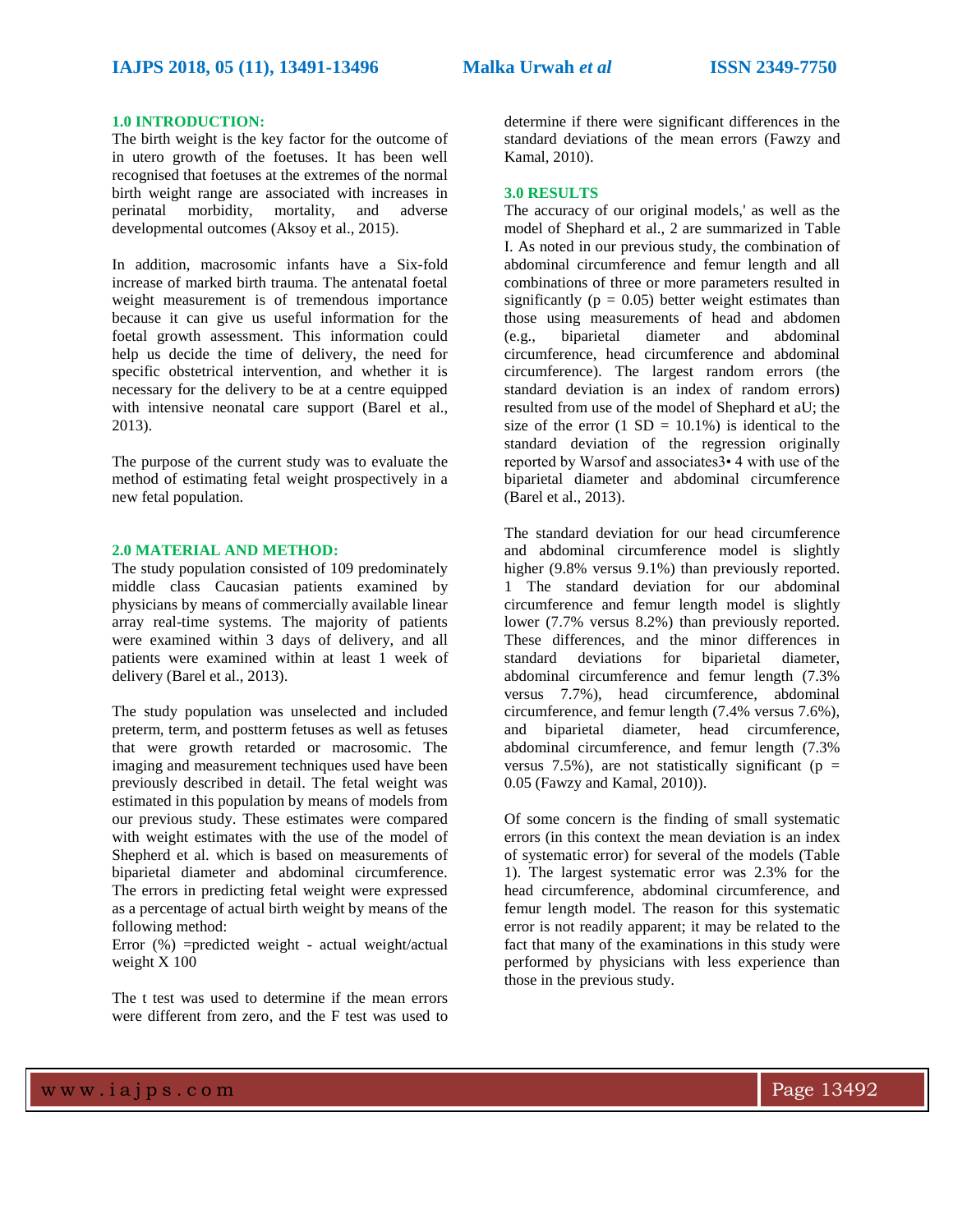|                                                                                              |                             | Mean deviation $\pm$ SD (%) <sup>†</sup> |                          |                            |                            |                            |  |
|----------------------------------------------------------------------------------------------|-----------------------------|------------------------------------------|--------------------------|----------------------------|----------------------------|----------------------------|--|
| $Parameters*$                                                                                | Model                       | Total<br>$(N = 109)$                     | $<1500$ gm<br>$(n = 13)$ | 1500-2000 gm<br>$(n = 14)$ | 2000-2500 gm<br>$(n = 15)$ | 2500-3000 gm<br>$(n = 12)$ |  |
| Biparietal diameter,<br>abdominal cir-<br>cumference                                         | Shepard et al. <sup>2</sup> | $1.3 \pm 10.1$                           | $-3.9 \pm 10.0$          | $1.2 \pm 10.2$             | $3.5 \pm 15.1$             | $-0.2 \pm 11.1$            |  |
| Head circumfer-<br>ence, abdominal<br>circumference                                          | Hadlock et al. <sup>1</sup> | $1.5 \pm 9.8$                            | $-0.6 \pm 10.6$          | $-1.4 \pm 12.9$            | $4.9 \pm 13.6$             | $-2.8 \pm 8.8$             |  |
| Abdominal circum-<br>ference, femur<br>length                                                | Hadlock et al. <sup>1</sup> | $0.4 \pm 7.7$                            | $-3.9 \pm 8.3$           | $0.9 \pm 8.5$              | $1.6 \pm 8.5$              | $0.3 \pm 7.6$              |  |
| Biparietal diameter,<br>abdominal cir-<br>cumference, fe-<br>mur length                      | Hadlock et al. <sup>1</sup> | $1.4 \pm 7.3$                            | $-5.3 \pm 9.0$           | $2.2 \pm 7.0$              | $3.2 \pm 7.6$              | $1.3 \pm 7.7$              |  |
| Head circumfer-<br>ence, abdominal<br>circumference.<br>femur length‡                        | Hadlock et al <sup>1</sup>  | $2.3 \pm 7.4$                            | $-4.6 \pm 9.7$           | $2.5 \pm 7.4$              | $4.9 \pm 7.3$              | $1.7 \pm 6.6$              |  |
| Biparietal diameter,<br>head circumfer-<br>ence, abdominal<br>circumference,<br>femur length | Hadlock et al. <sup>1</sup> | $-0.7 \pm 7.3$                           | $5.4 \pm 9.0$            | $-1.4 \pm 7.0$             | $-2.6 \pm 7.8$             | $-0.4 \pm 7.4$             |  |

Table I. Summary of accuracy of models

\*Fetal measurements in cm; fetal weight in gm.

 $\dagger$ Deviation(%) = predicted weight - actual weight/actual weight × 100.

 $\ddagger$ Mean difference statistically significant (p = 0.05).

Source: (Hadlock et al., 2002)

#### **DISCUSSION:**

Although the mean deviation and standard deviation of a regression model from a given population are useful indices of the magnitude of the systematic error and random error which one could expect using the model, it is important to keep in mind that there is an inherent bias in favour of the model, since it is in effect being tested on the population from which it was developed. It is appropriate therefore to initiate further testing of the model(s) in a new population of patients. The results from the 109 fetuses in this population indicate that the systematic and random errors for the models generated in our previous study are accurate estimates of these errors in our general population (Mladenovic-Segedi and Segedi, 2005).

A second question that someone should attempt to answer is whether the original sample population was large enough to be truly representative of a general population of fetuses. In order to answer this question, we combined the original study population  $(n = 167)$  with the current study population  $(n = 109)$ to form a composite population of276 fetuses. We then evaluated the various combinations of fetal parameters previously reported, 1 using regression analysis to determine whether improvements in the accuracy of the weight-estimating procedure (as indicated by the standard deviation of the regression) could be achieved by the increased sample size. The differences in the accuracy of the old and new models, which are summarized in Tables II and III, are not statistically significant ( $p = 0.05$ ).

|  |  |  | <b>Table II.</b> New regression models based on an expanded sample population ( $n = 276$ fetuses) |  |  |  |  |  |  |  |  |  |  |  |
|--|--|--|----------------------------------------------------------------------------------------------------|--|--|--|--|--|--|--|--|--|--|--|
|--|--|--|----------------------------------------------------------------------------------------------------|--|--|--|--|--|--|--|--|--|--|--|

| Fetal parameters                              | Regression equations*                                                            |  |  |  |  |
|-----------------------------------------------|----------------------------------------------------------------------------------|--|--|--|--|
| Abdominal circumference, femur length         | Log <sub>10</sub> weight = $1.304 + 0.05281$ AC + 0.1938 FL - 0.004 AC × FL      |  |  |  |  |
| Biparietal diameter, abdominal circumference, | Log <sub>10</sub> weight = $1.335 - 0.0034$ AC $\times$ FL + 0.0316 BPD + 0.0457 |  |  |  |  |
| femur length                                  | $AC + 0.1623$ FL                                                                 |  |  |  |  |
| Head circumference, abdominal circumfer-      | Log <sub>10</sub> weight = 1.326 - 0.00326 AC $\times$ FL + 0.0107 HC + 0.0438   |  |  |  |  |
| ence, femur length                            | $AC + 0.158$ FL                                                                  |  |  |  |  |
| Biparietal diameter, head circumference,      | $Log_{10}$ weight = 1.3596 - 0.00386 AC $\times$ FL + 0.0064 HC + 0.00061        |  |  |  |  |
| abdominal circumference, femur length         | $BPD \times AC + 0.0424 AC + 0.174 FL$                                           |  |  |  |  |

\*AC, abdominal circumference; FL, femur length; BPD, biparietal diameter; HC, head circumference.

Source: (Mladenovic-Segedi and Segedi, 2005)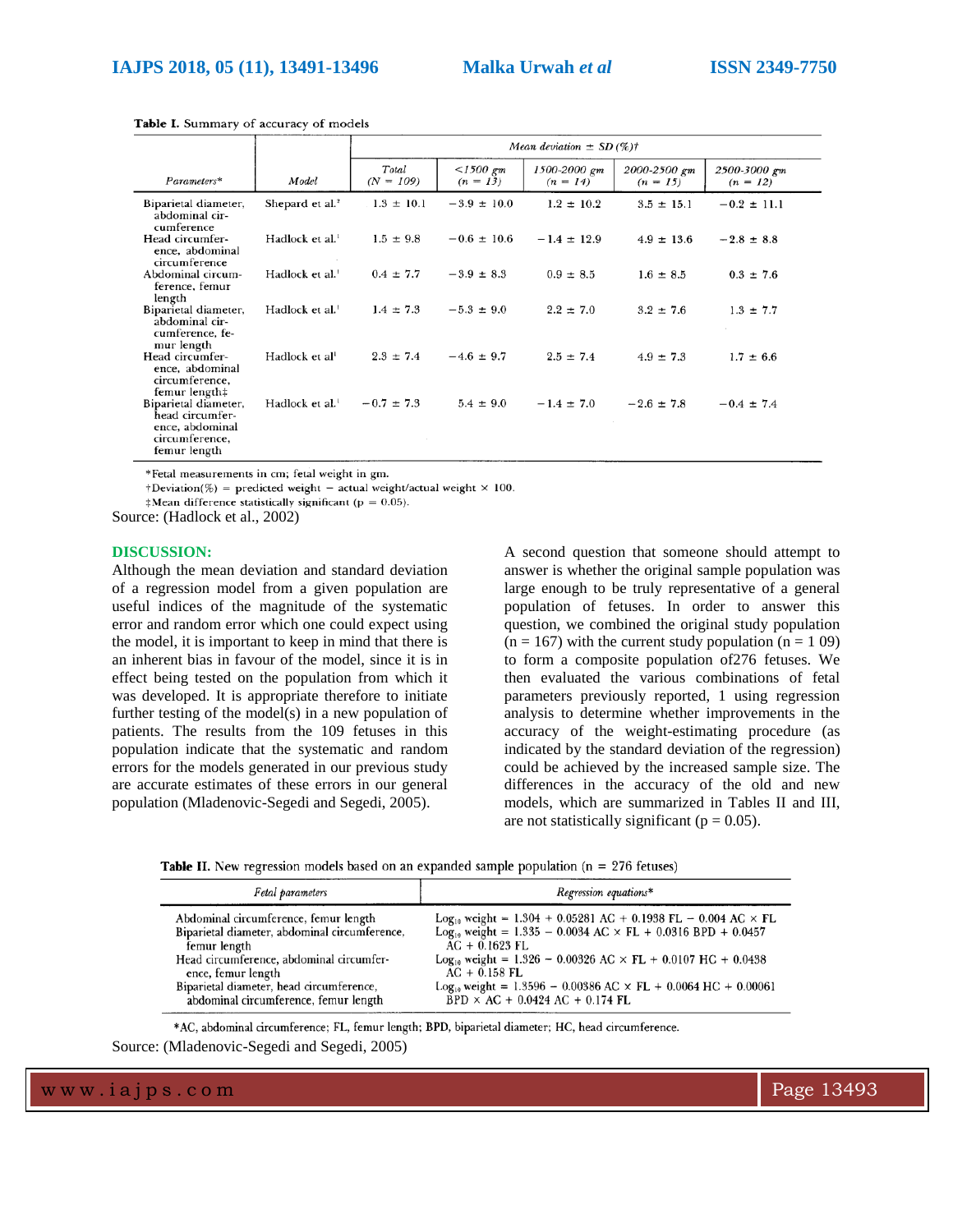There was a slight increase in the coefficient of determination (r) for the models based on the population of 276 fetuses, which indicates that these models explain a slightly higher percentage of the observed variability than the previous models. We do not feel that these differences are clinically significant. One fetus that we have evaluated subsequent to this study provides a useful example of why it is important to analyze head size, trunk size, and length when attempting to estimate fetal weight in utero (Nasiri and Nasiri, 2013).

This fetus, which had profound microcephaly secondary to an early viral infection in utero, had the following measurements: biparietal diameter, 5.7 cm; head circumference, 21.3 cm; abdominal circumference, 28.5 cm; femur length, 7.5 cm. The weight estimation based on the model of Shepherd et al. 2 using biparietal diameters and abdominal circumference resulted in an error of 1197 gm (46.8%), whereas the model using head circumference, abdominal circumference, and femur length resulted in an error of 165 gm (7.3%) when compared to the actual birth weight of 2250 gm (Vintzileos et al., 2005).

Table III. Comparison of weight-estimating models derived from fetal populations of different sizes\*

| Fetal parameters     | Mean deviation<br>$\pm$ SD (%) | Coefficient of<br>determination (%) |
|----------------------|--------------------------------|-------------------------------------|
| Head circumfer-      |                                |                                     |
| ence, abdomi-        |                                |                                     |
| nal circum-          |                                |                                     |
| ference              |                                |                                     |
| Model 1              | $0.4 \pm 9.1$                  | 95.2                                |
| Model 2              | $0.4 \pm 9.1$                  | 96.5                                |
| Abdominal circum-    |                                |                                     |
| ference, femur       |                                |                                     |
| length               |                                |                                     |
| Model 1              | $0.3 \pm 8.2$                  | 96.0                                |
| Model 2              | $0.3 \pm 8.0$                  | 97.3                                |
| Biparietal diameter, |                                |                                     |
| abdominal            |                                |                                     |
| circumference,       |                                |                                     |
| femur length         |                                |                                     |
| Model 1              | $0.3 \pm 7.7$                  | 96.5                                |
| Model 2              | $0.3 \pm 7.5$                  | 97.6                                |
| Head circumfer-      |                                |                                     |
| ence, abdomi-        |                                |                                     |
| nal circumfer-       |                                |                                     |
| ence, femur          |                                |                                     |
| length               |                                |                                     |
| Model 1              | $0.3 \pm 7.6$                  | 96.5                                |
| Model 2              | $0.0 \pm 7.5$                  | 97.6                                |
| Biparietal diameter, |                                |                                     |
| head circum-         |                                |                                     |
| ference, ab-         |                                |                                     |
| dominal cir-         |                                |                                     |
| cumference.          |                                |                                     |
| femur length         |                                |                                     |
| Model 1              | $0.3 \pm 7.5$                  | 96.5                                |
| Model 2              | $0.1 \pm 7.4$                  | 97.7                                |

\*Model 1 refers to our original study<sup>1</sup> ( $n = 167$ ). Model 2 refers to a combined population ( $n = 276$ ); the regression equations are listed in Table II.

Source: (Vintzileos et al., 2005)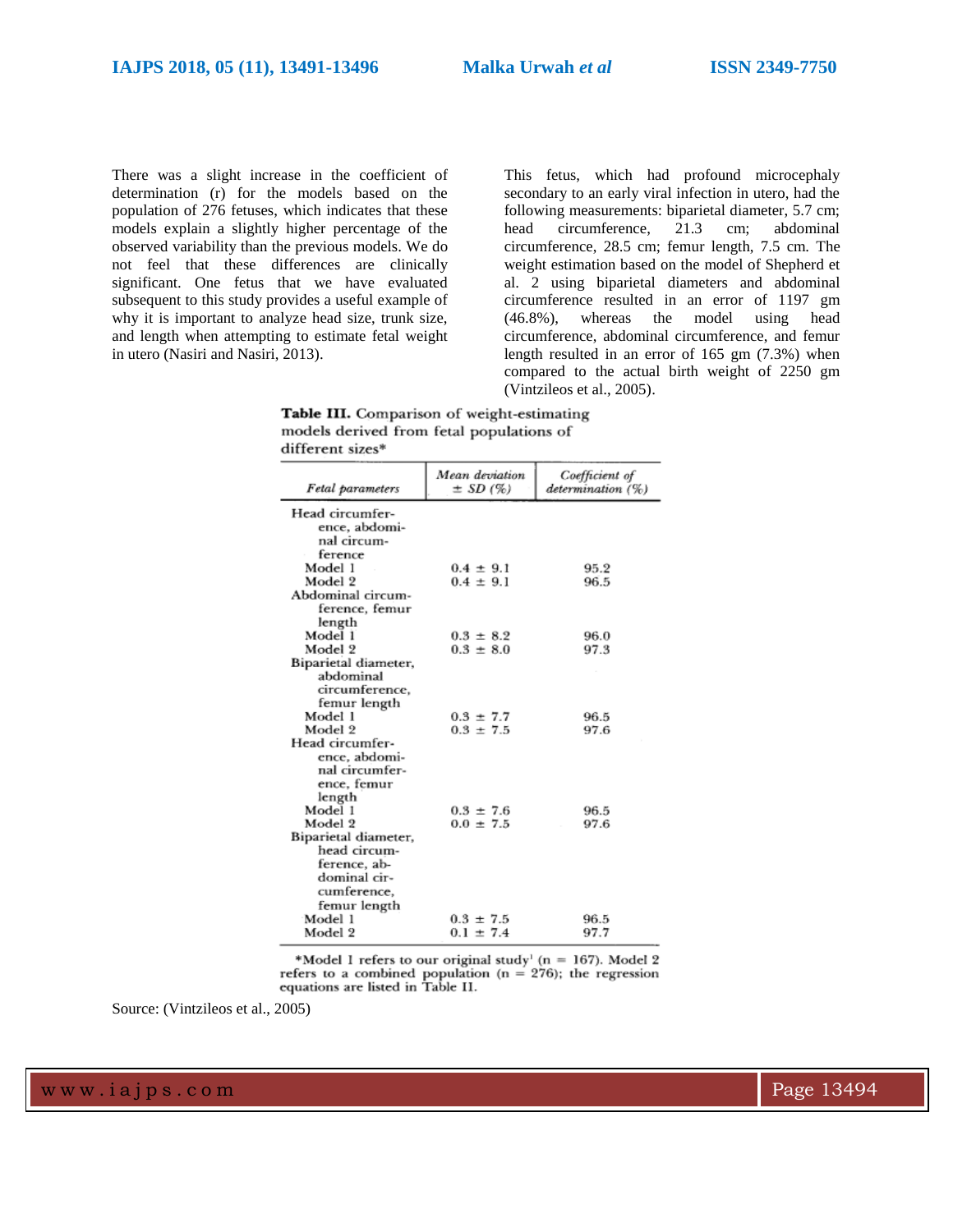A recent report has questioned the validity of currently available in utero weight standards such as the study by Williams et al. of over two million newborn infants. The argument against such standards is based on the premise that preterm deliveries (which are used in part to create these standards) are not normal physiologic events and that it may be erroneous to assume that these are normal fetuses (Vintzileos et al., 2005).

Researchers have suggested the use of a new fetal weight standard based on in ultrasound weight estimates of 186 fetuses by means of the model of Shephard et al. (biparietal diameter and abdominal circumference). Given the inherent error in this weight-estimating procedure we feel that the weight standard suggested by the model of Ott and Doyle should not be substituted for standards such as those of Williams et al. In fact, when we evaluated our optimal model' (head circumference, abdominal circumference, and femur length) on 361 normal fetuses in utero, the shape of the weight curve was identical to that reported by Williams et al. and almost all data points fell within the normal range (Yu, Wang and Chen, 2008).

Moreover, when we compared the mean weight estimate at weekly intervals in this population with the predicted weight based on the longitudinal study of Deter et al. the growth curves were virtually identical. We conclude that weight standards such as those of Williams et al. are appropriate standards of normal growth for the populations from which they were derived. When choosing such a standard for one's own population, it is of obvious importance to consider race, sex, socioeconomic factors, geographic locale, or any other factor that may influence the normal weight range in a given population of fetuses (Viveki and Shirol, 2018).

In summary, our study establishes two points:

(1) It confirms that the addition of femur length to head and abdomen measurements increases the accuracy of in utero weight estimates based on ultrasound studies, and

(2) It demonstrates that the regression models from our original study' based on 167 fetuses are accurate estimators of weight in our general population. In our previous report we suggested that the head circumference is a better index of head size than the biparietal diameter (primarily because of its relative shape independence) and that the head

circumference, abdominal circumference, and femur length model could be considered the best overall model.

Because of the small systematic error observed in use of the original head circumference, abdominal circumference, and femur length model in our prospective population, we suggest that the new head circumference, abdominal circumference, and femur length equation in Table II be considered the optimal weight-estimating model for general use. Clearly, when a given measurement is technically inadequate or impossible to obtain (e.g., the head measurement when the head is deeply engaged), a model should be chosen based on the measurements available.

#### **CONCLUSION:**

Finally, it must be emphasized that population differences or subtle differences in imaging and measurement techniques may change the form of the optimal equation or the values of its coefficients.

#### **REFERENCES:**

- 1. Aksoy, H., Aksoy, Ü., Karadağ, Ö., Yücel, B., Aydın, T. and Babayiğit, M. (2015). Influence of maternal body mass index on sonographic fetal weight estimation prior to scheduled delivery. Journal of Obstetrics and Gynaecology Research, 41(10), pp.1556-1561.
- 2. Barel, O., Maymon, R., Vaknin, Z., Tovbin, J. and Smorgick, N. (2013). Sonographic fetal weight estimation - is there more to it than just fetal measurements?. Prenatal Diagnosis, 34(1), pp.50-55.
- 3. Fawzy, I. and Kamal, N. (2010). Stature and Body Weight Estimation from Various Footprint Measurements Among Egyptian Population. Journal of Forensic Sciences, 55(4), pp.884-888.
- 4. Hadlock, F., Harrist, R., Carpenter, R., Deter, R. and Park, S. (2002). Sonographic estimation of fetal weight. The value of femur length in addition to head and abdomen measurements. Radiology, 150(2), pp.535-540.
- 5. Mladenovic-Segedi, L. and Segedi, D. (2005). Accuracy of ultrasonic fetal weight estimation using head and abdominal circumference and femur length. Medicinski pregled, 58(11-12), pp.548-552.
- 6. Nasiri, E. and Nasiri, R. (2013). Accuracy of estimation of total body weight by legs and head weight measuring and comparison method in the anesthetized patients. Anesthesia: Essays and Researches, 7(3), p.341.